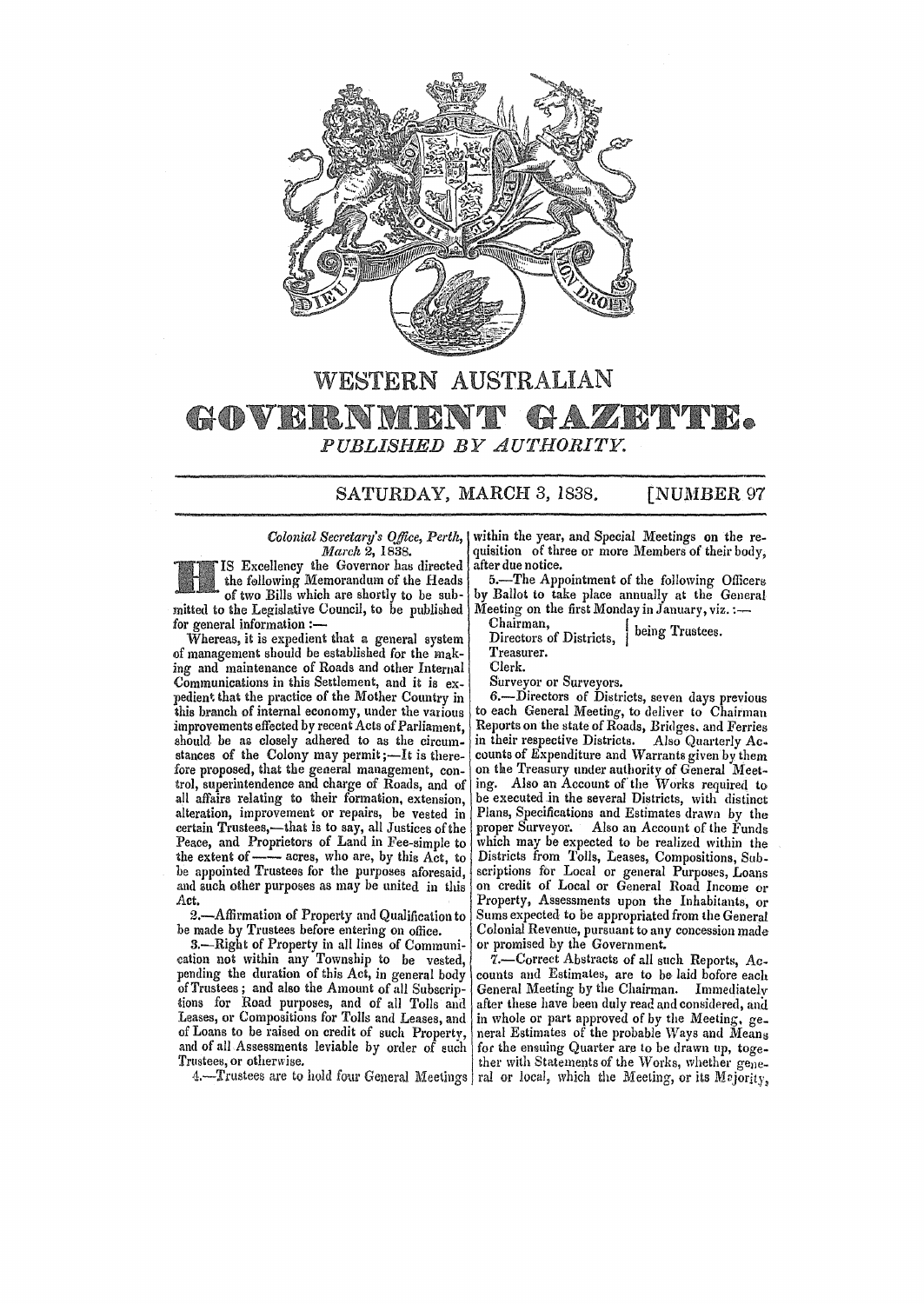amount of Funds available, and to such just, wise and Township declared open for occupation, to be equitable appropriation of those Funds as the gene- vested in Trustees herein named,—that is to say, equitable appropriation of those Funds as the gene- vested in Trustees herein named,—that is to say,<br>ral interests of the Settlement and the wants of each all Justices of the Peace having their fixed resiral interests of the Settlement and the wants of each all Justices of the Peace having their fixed resi-<br>particular District may be deemed to require.

8.—The Chairman is to preserve order, and take Allotment<br>e sense of the Meetings, and to superintend and be sentatives. the sense of the Meetings, and to superintend and be sentatives.<br>
responsible for the proper regulation of Business Affirmation of Qualification and Property to be responsible for the proper regulation of Business Affirmation of Qualification and Proper<br>bofore the Meetings, and to regulate the proceed- made before entering on Duties of Office. bufore the Meetings, and to regulate the proceed- made before entering on Duties of Office.<br>
ings of the Clerk in the care, custody, and prepa- Right of Property to be vested in Trustees in all ings of the Clerk in the care, custody, and prepa-<br>ration of Papers and Accounts.

kept, and the Proceedings at each Meeting are to such Streets specified in the Maps of the be-<br>be read over and confirmed previous to its dissolu- Department as being within any Township. be read over and confirmed previous to its dissolu- Department as being within any Township.<br>
tion; and this Journal, together with all Original Trustees to hold Quarterly Meetings. tion; and this Journal, together with all Original Trustees to hold Quarter<br>Documents presented to the General Meetings, are Appointment of Officers. Documents presented to the General Meetings, are <br>
to be preserved by the Clerk,—the Public being Duties of Officers. to be preserved by the Clerk,—the Public being Duties of Officers.<br>entitled to obtain, on application, access thereto, on Management of Business. entitled to obtain, on application, access thereto, on Management of Business.<br>any reasonable ground: and Cepies thereof, upon Funds available pointed out. any reasonable ground: and Copies thereof, upon Funds available pointed out. proper compensation for his time and trouble. No Loans or Assessments to be raised, nor

accrue from the following sources :-- <br>The Amount of Tolls and Leases and Composi- Regulations as to matters in detail (see Road

The Amount of Tolls and Leases and Compositions.

|            |  |  | Of voluntary Subscriptions for      |  |
|------------|--|--|-------------------------------------|--|
|            |  |  | Local or general Objects.           |  |
| . <i>.</i> |  |  | Of Loans raised on credit of Tolls. |  |

...... Of Assessments leviable upon the Inhabitants.

any Sums conceded, or engaged | of Water, loose Horses, Dogs, Nuisances, &c.<br>to be conceded, by Government | Provision for Burial Grounds, Bathing Pla

11.—No Loans are to be raised, nor any Assess- think fit to establish under sanction of the Govern-<br>ments levied, nor Tolls imposed, except such as or in Council, formally applied for and obtained. may have received the previous sanction of the Governor in Council. Governor in Council.  $\vert$  portion of Subscriptions or Assessments,

12.—Annual Reports and Statements to be laid | sanction of Governor in Council, on application before the Governor in Council; Applications to Trustees in general meeting.<br>Government for opening new lines of Communica-<br>Trustees may sue and be sued in the name of Government for opening new lines of Communica- Trustees may sue and be sued tion, with reference to the right reserved by the Clerk, or other Officer appointed. tion, with reference to the right reserved by the Crown to do so, and as to Materials; and for Trustees, 8cc., not personally liable for Acts, 8cc., altering, widening, or shutting up old Roads.

altering, widening, or shutting up old Roads. in virtue of Office.<br>13.—All and every the Trusts, Powers, Autho- Powers of Trustees, &c., to cease on the pass-13.—All and every the Trusts, Powers, Autho- Powers of Trustees, &c., to cease on the pass-<br>ies and Privileges conceded and granted by this age of any Legislative Enactment to such effect, rities and Privileges conceded and granted by this age of any Legislative Enactment to such that to the Trustees, to cease and be of no effect and right of Property to revert to Crown. Act to the Trustees, to cease and be of no effect from and after passing of any future Legislative *By His Excellency's command*, Enactment to that effect, and the Public Property PETER BROWN, Enactment to that effect, and the Public Property PETER BROWN,<br>
in Roads, Bridges, Ferries, Tolls, &c., to revert to Colonial Secretary. in Roads, Bridges, Ferries, Tolls, &c., to revert to the Crown for Public Purposes.

14.-Trustees to sue and be sued in the name of Clerk, or other Public Officer.

15.-Trustees, &c., not personally responsible for Contracts made or Acts done by virtue of their ~ffice.

The general management, control, superintendence and charge of all Streets and lines of Communication, and also of Quays, Jetties, Bridges, and Ferries, &c., and of all matters relating to the formation, extension, alteration, improvements or

may think fit to undertake, with due regard to the | repairs of Streets and Communications in each<br>amount of Funds available, and to such just, wise and | Township declared open for occupation, to be particular District may be deemed to require. dence in such Township, and all Proprietors of S.—The Chairman is to preserve order, and take Allotments in Fee-simple, or their proper Repre-

tion of Papers and Accounts.  $\begin{array}{c|c|c|c|c|c|c} \text{Streets} & \text{Streets} & \text{Thoroughfares, and all } & \text{Soil}, & \text{Trees,} \\ \hline \text{9.}-\text{A regular Journal of Proceedings is to be} & \text{Timber, or other Materials, within the limits of } & \text{Bessel's method.} \end{array}$ Timber, or other Materials, within the limits of such Streets specified in the Maps of the Survey

 $10$ —Funds available for Road Purposes will Tolls levied, without sanction of Governor in<br>erne from the following sources :—

System.)

Powers of Trustees, &c., in regard to Fences. Conservation of Pathways.

Loans raised on credit of Tolls, Lines of Erection of Houses on Allotments.<br>Leases, or other Property. Fineroachments on Public Lands within To Encroachments on Public Lands within Town-

...,... Of Assessments leviable upon the snip.<br>Inhabitants. Windmills, Wells, Springs, and general supply<br>....... Of any Sums conceded, or engaged of Water, loose Horses, Dogs, Nuisances, &c.

to be conceded, by Government Provision for Burial Grounds, Bathing Places, for Local or general Purposes or any other Places for Comfort, Convenience or for Local or general Purposes or any other Places for Comfort, Convenience or connected with Roads. connected with Roads.<br>
11.—No Loans are to be raised, nor any Assess-<br>
| think fit to establish under sanction of the Govern-

or in Council, formally applied for and obtained.<br>Unoccupied Allotments may be assessed to pro-

*Colonial Secretary's Office, Perth, March 2*, 1838.

HE Lands advertised in the *Gazette* by Notice, dated February 8th, were Sold by Public Auction, on the day appointed, to W. S. Rogers, at the minimum price of Five Shillings per Acre.

> H~'s *Krcellency's cormn'ana,*  **PETER BROWN,**<br>Colonial Secretary.